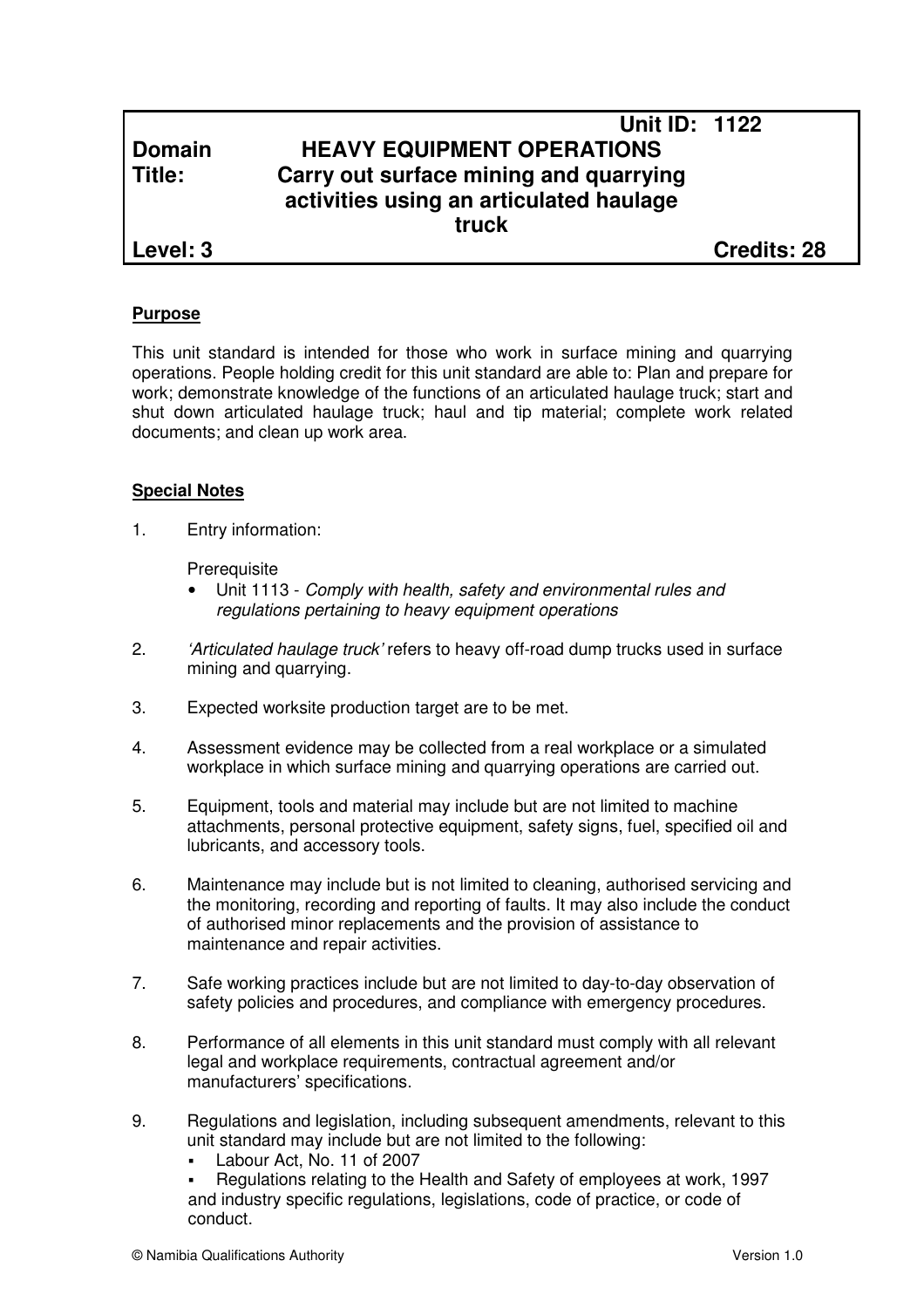# **Quality Assurance Requirements**

This unit standard and others within this subfield may be awarded by institutions which meet the accreditation requirements set by the Namibia Qualifications Authority and the Namibia Training Authority and which comply with the national assessment and moderation requirements. Details of specific accreditation requirements and the national assessment arrangements are available from the Namibia Qualifications Authority and the Namibia Training Authority on www.nta.com.na.

# **Elements and Performance Criteria**

## **Element 1: Plan and prepare for work**

# **Performance Criteria**

- 1.1 Work instructions, including plans, specifications, quality requirements and operational details are obtained, explained, clarified and applied to the allocated task.
- 1.2 Safety requirements including personal protective clothing and equipment are obtained from the site safety plan, workplace policies and procedures, and applied to the allocated task.
- 1.3 On-site traffic control requirements are obtained and implemented in line with workplace requirements.
- 1.4 Plant, tools, fuel, lubricants, equipment, attachments and accessories selected to carry out tasks are checked for consistency with the requirements of the job, their usability and any faults rectified or reported prior to commencement of work.
- 1.5 Environmental protection requirements are identified from the project environmental management plan and applied to the allocated task.

## **Element 2: Demonstrate knowledge of the functions of an articulated haulage truck**

## **Performance Criteria**

- 2.1 The main functions of articulated haulage trucks are explained in terms of surface mining and quarrying processes.
- 2.2 The operation of all major components is explained in terms of their functions.
- 2.3 Safety features and warning devices on the haulage truck are identified, and their purposes explained in accordance with manufacturers' specifications.
- 2.4 The maximum operating capacities and efficiencies are explained in terms of the specific haulage truck capabilities in accordance with manufacturers' specifications.
- 2.5 Warnings from haulage truck indicators and gauges are explained according to manufacturers' specifications.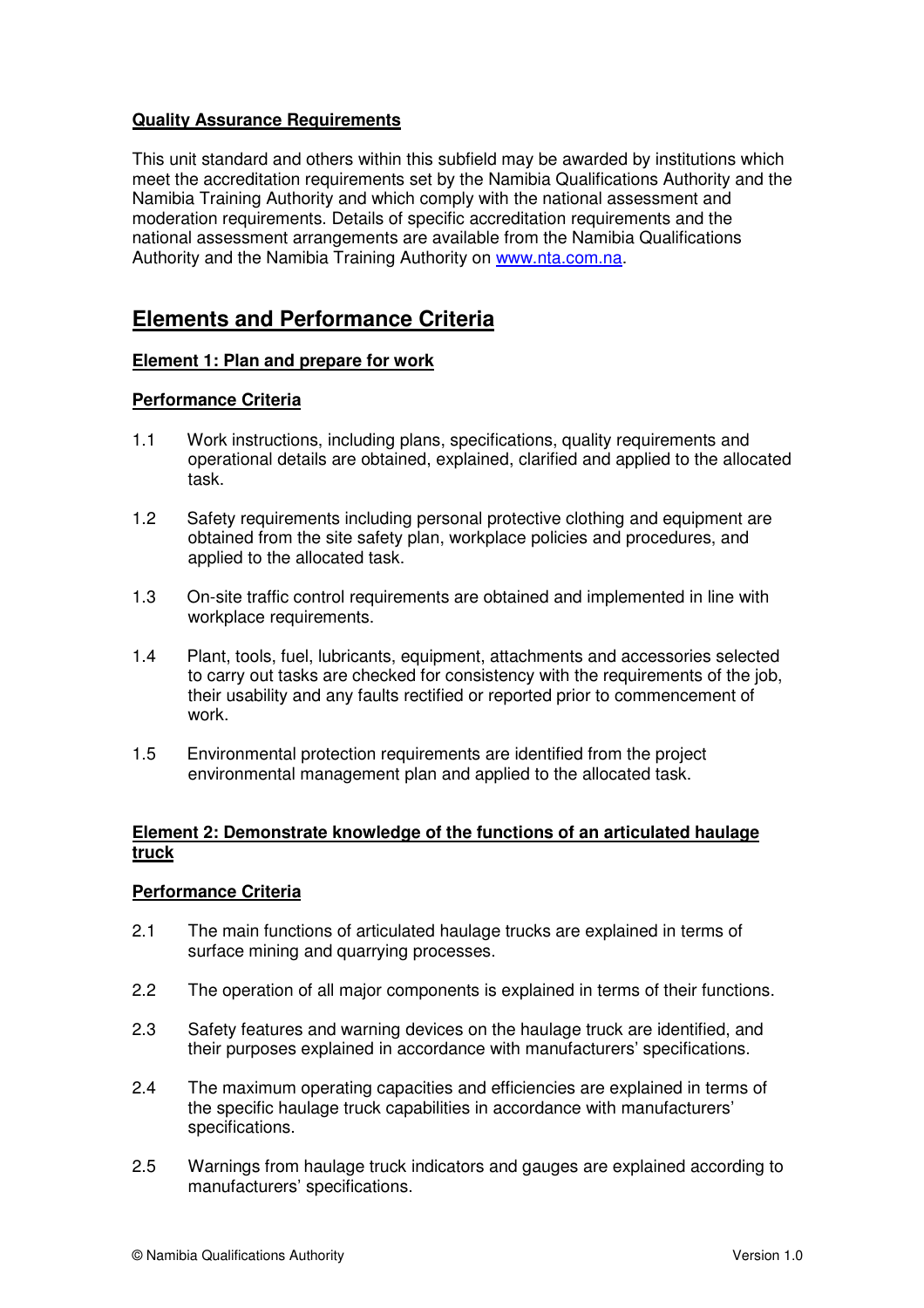2.6 Corrective actions are described or demonstrated in terms of responses to warnings received.

## **Element 3: Start and shut down articulated haulage truck**

#### **Performance Criteria**

- 3.1 Pre-operational checks are carried out according to appropriate checklist and workplace procedures.
- 3.2 Daily and weekly operator maintenance is performed according to appropriate checklist and workplace procedures.
- 3.3 Start-up and shutdown procedures are followed according to manufacturer's specifications.
- 3.4 Operating hours are recorded, if required, in accordance with workplace requirements.
- 3.5 Haulage truck maintenance and faults are reported in accordance with workplace requirements.

## **Element 4: Haul and tip material**

#### **Performance Criteria**

- 4.1 Work instructions are obtained and confirmed in line with workplace procedures.
- 4.2 The load is checked as being balanced and within loading capacity of the articulated haulage truck according to work instructions and manufacturer's specifications.
- 4.3 Material is transported to the designated site.
- 4.4 Material is off loaded according to work instructions and workplace procedures.
- 4.5 Articulated haulage truck is operated without risk of damage or loss to haulage truck or property, third party, or injury to people.
- 4.6 Hauling and tipping operations are integrated with other on-site activities.
- 4.7 Hazards specific to operating articulated haulage trucks and ways to minimise these are explained in terms of potential damage to haulage truck and property, and injury to people.

## **Element 5: Complete work related documents**

#### **Performance Criteria**

5.1 Work related documents are completed in accordance with contract and workplace requirements.